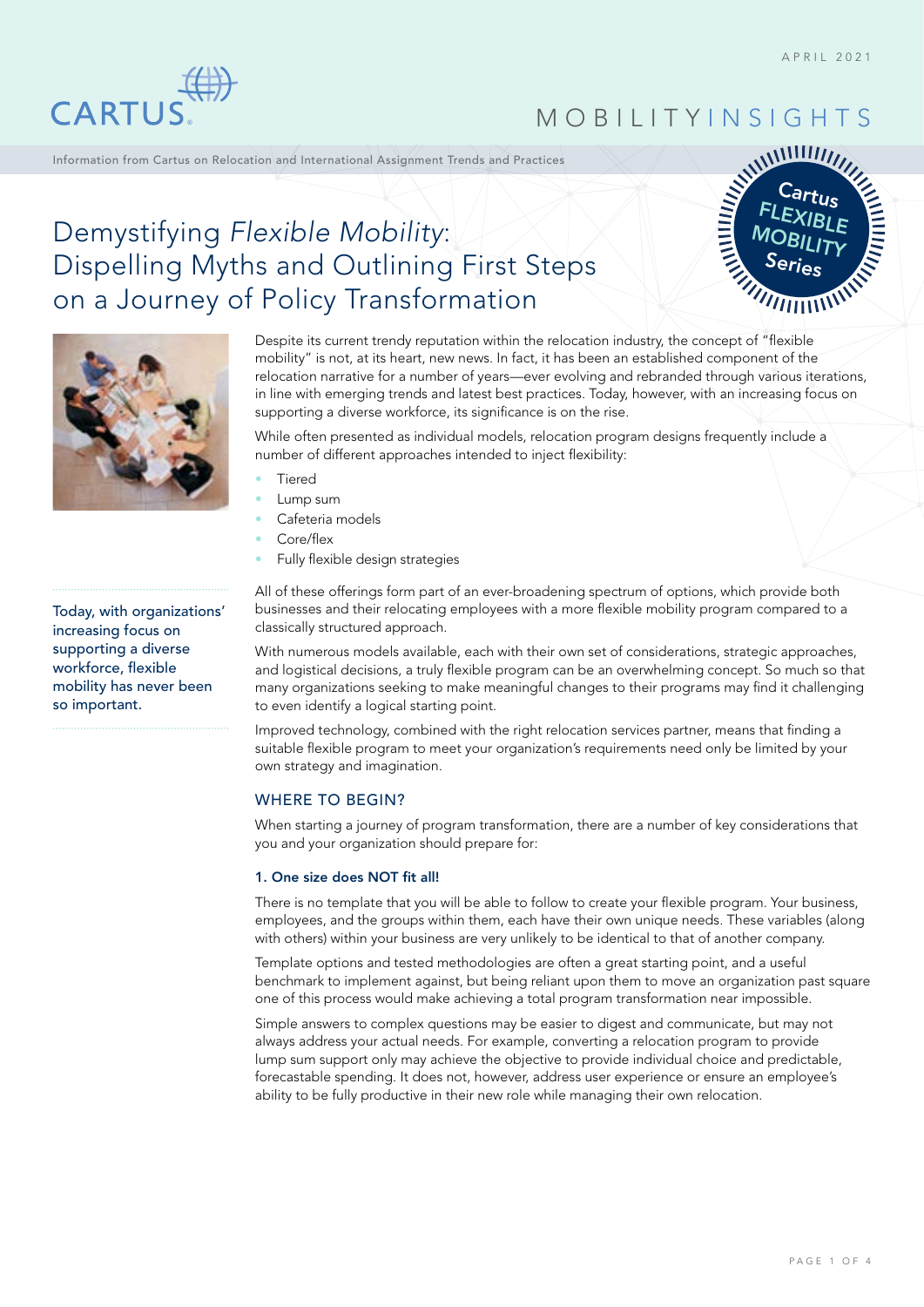

# MOBILITY INSIGHTS



Do you know your tiered policies from your defined ones? The wealth of options and terminology for mobility policy philosophies and types can be overwhelming.

### *Policy-types and Navigating Terminology*

The wealth of options and terminology for policy philosophies and types can be overwhelming. To cut through the jargon, here is a list of common policy-types, structures, benefits, and challenges.

| <b>Policy Type</b>              | <b>Structure</b>                                                                                                                                                            | <b>Benefits</b>                                                                                                                                                                                                                                                | <b>Challenges</b>                                                                                                                                                                                                  |
|---------------------------------|-----------------------------------------------------------------------------------------------------------------------------------------------------------------------------|----------------------------------------------------------------------------------------------------------------------------------------------------------------------------------------------------------------------------------------------------------------|--------------------------------------------------------------------------------------------------------------------------------------------------------------------------------------------------------------------|
| <b>Lump Sum</b>                 | Employee provided<br>a calculated sum to<br>self-manage relocation                                                                                                          | Full flexibility<br>Minimal business<br>administration                                                                                                                                                                                                         | Laissez-faire approach<br>leaves some feeling<br>unsupported<br>Lack of supplier oversight<br>and quality control can<br>create time-consuming<br>problems for employee to<br>resolve                              |
| <b>Defined</b><br>Policy        | Employee gains access<br>to services and benefits<br>defined by move type                                                                                                   | Overall parity by design<br>Supports business vision<br>for service provision                                                                                                                                                                                  | Region-specific nuances<br>may drive differential<br>support<br>Lack of recognition of<br>divergent needs leads<br>to dissatisfaction or<br>exception requests                                                     |
| <b>Tiered Policy</b>            | Employee gains access to<br>varying degrees of services<br>based on job band                                                                                                | Allows cost containment<br>and mitigation, controlling<br>spend on large population<br>bands<br>$\bullet$<br>Promotes high service<br>satisfaction among VIP<br>populations                                                                                    | Exception requests may<br>still remain prevalent<br>based on employee<br>circumstances<br>Hierarchy-based disparity<br>$\bullet$<br>may disengage some<br>employee groups                                          |
| Cafeteria<br>Model              | Flex-lite option, with<br>employee selecting<br>support options within<br>defined framework                                                                                 | Framework provides<br>degree of flexibility<br>while maintaining overall<br>business control                                                                                                                                                                   | Limited flexibility may<br>continue to frustrate a<br>diverse employee base<br>for whom options appear<br>insufficient                                                                                             |
| <b>Business-</b><br>driven Flex | Program owners/line<br>managers have the ability<br>to define the services<br>offered to a specific<br>relocating employee or<br>group, based on perceived<br>need          | Most suitable for recruiting<br>departments<br>Provides benefits to entice<br>headhunting targets                                                                                                                                                              | Requires individual<br>engagement<br>Potential to drive disparity<br>between peers                                                                                                                                 |
| Core/flex                       | All relocating employees<br>receive access to core<br>benefits in addition to<br>gaining an ability to<br>"purchase" flexible services<br>based on their individual<br>need | $\bullet$<br>Provides balance of<br>flexibility within framework<br>Ensures engagement<br>with safeguarding and<br>compliance-based services<br>Parity of choice exists<br>across employee base<br>Retains options for<br>tier-driven budget<br>considerations | Increased complexity to<br>adequately configure<br>solution<br>Appropriate technology<br>platform is key to<br>meaningful user<br>experience                                                                       |
| <b>Total Flex</b>               | Expanded core/flex model<br>with enhanced decision<br>surrounding service<br>allocation, inclusive of<br>cash-out options                                                   | Provides ultimate flexibility<br>$\bullet$<br>with the safeguards of<br>expertly curated and<br>managed service providers<br>Meets the needs of<br>$\bullet$<br>diverse employee base                                                                          | Reduced control to ensure<br>critical compliance steps<br>are not missed<br>Meaningful engagement<br>and expert guidance<br>central to experience<br>limited ability to predict<br>spend for budgeting<br>purposes |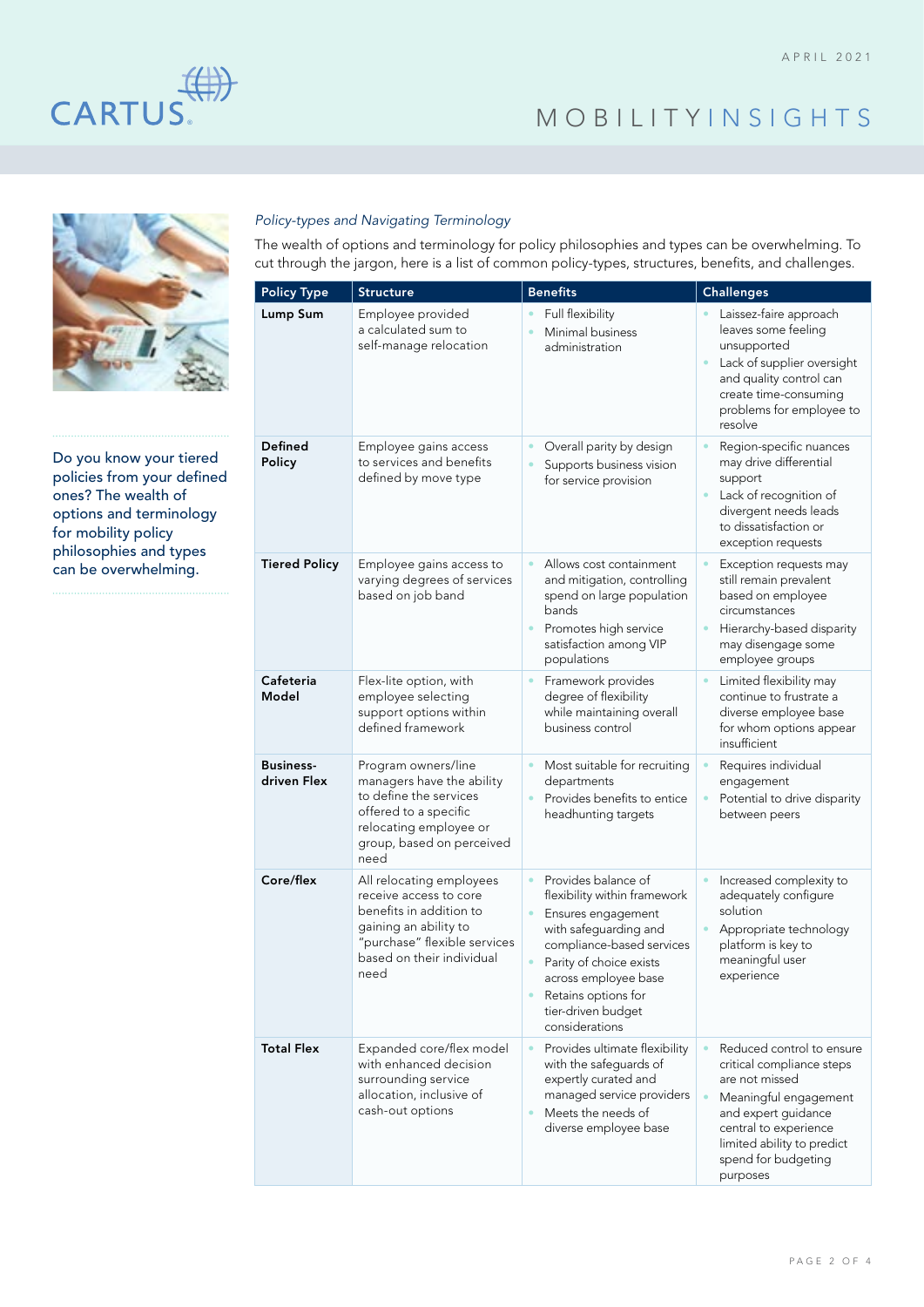



Your in-house HR/mobility team, whether working alone or with an external relocation services partner, should prepare to engage fully and invest the time to ensure your new policy is fit for purpose.

#### 2. Meaningful and Sustainable Change Requires an Investment in Time and Effort

Even with the advances in analytical tools and user interfaces, designing and implementing an effective flexible relocation model is not as simple as flipping a switch. There will be questions, data to gather, opinions to collate, numbers to crunch, feedback to assess, and communications to send.

Your in-house HR/mobility team, whether working alone or with an external relocation services partner, should prepare to engage fully and invest the time to ensure your new policy is fit for purpose.

#### 3. Reflecting and Understanding Your Priorities is Crucial

Flexible design models differ in terms of suitability, broadly based on the requirements of an individual stakeholder or the guiding principles of your business overall.

When considering designs for your flexible policy, you may find yourself weighing the merits of employee experience versus cost containment, or technology integration versus the need to make changes to a strict timescale. The simple answer is, of course, "Yes to all." While this is an admirable goal, we recommend assessing all of your priorities and goals for a policy transformation and ranking them in order of priority. Taking the time to establish what *must* be achieved and what are secondary "nice-to-haves" is key to successful policy redesign.

#### *Hypothetical example:*

A company is undertaking a full policy redesign, moving from a designed, uniform policy to a total flex model. The following have been established as priorities:

- 1: Retain and improve overall employee satisfaction levels with the policy (address requests for more choice)
- 2: Continue to offer same suite of services as under existing policy
- 3: Deliver 25% savings on current spend, with application of user service budgets

By examining data, these weighted priorities can be considered and factored into design principles. Sustainability and viability of service options versus desired budgets can be assessed before a single employee is impacted by policy adjustments.

Should the data suggest that a 25% savings is unobtainable (if the same suite of services are offered), the company can refer back to the ranked priorities to create a solution.

In this example, there are two options:

- A. Remove a high cost component from employee benefit options to ensure the desired savings are viable
- B. Continue to offer the existing services and achieve a reduced (though still significant) savings percentage

With prior consideration and business socialization having indicated that employee satisfaction was the most crucial factor, the business may choose Option B in alignment with established and agreed-upon priorities.

Remember that articulating these key points to the wider organization is critical to showcase progress against shared objectives.